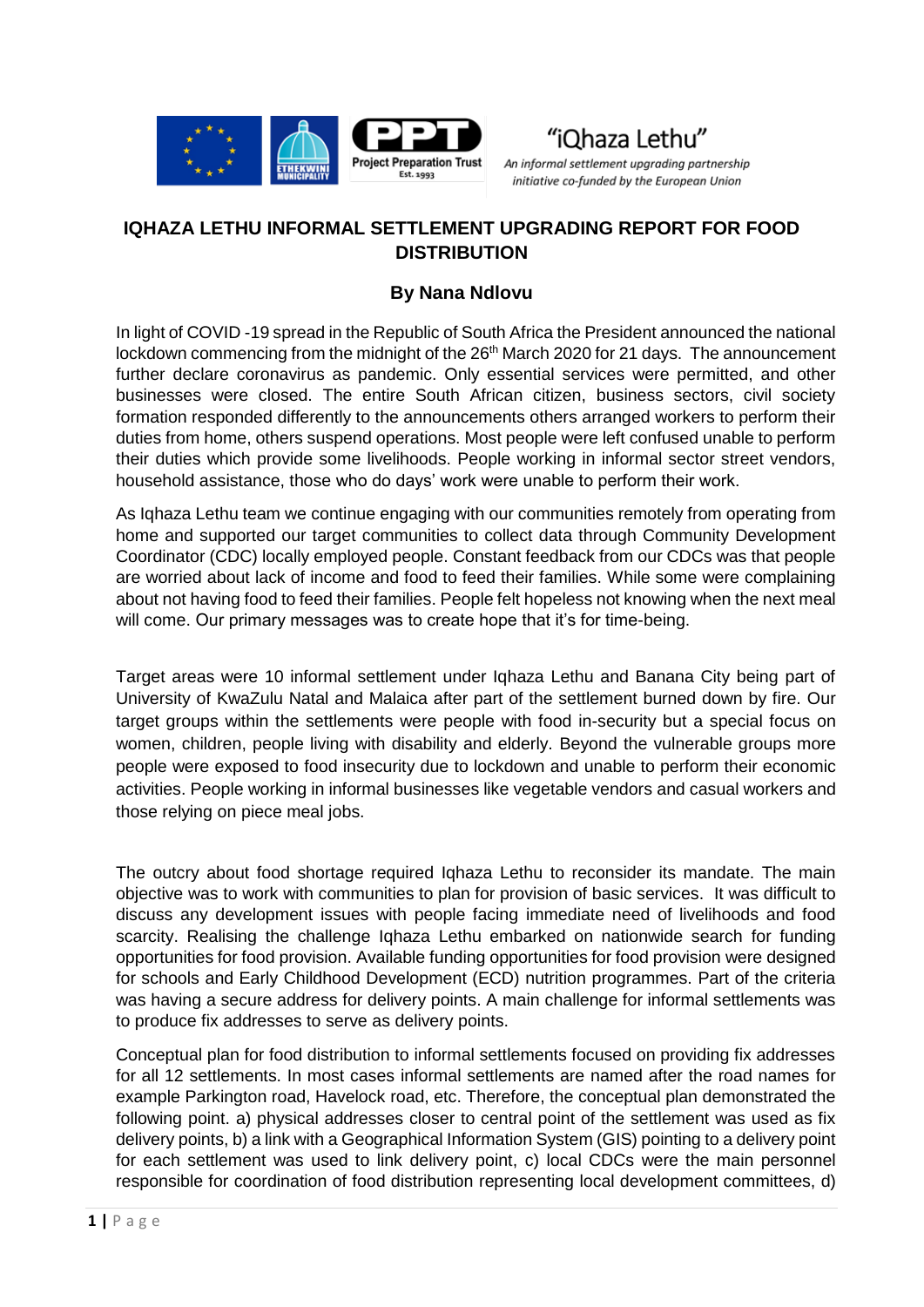Local development committees took responsibility for food distribution once delivered, and e) PPT took the overall responsibility to coordinate and support CDC and undertaking logistical plans.

Our conceptual plan persuaded potential funders to reconsider their position not funding to people from informal settlements. The Lunch Box was willing to consider our concept plan and they requested a project proposal detailing our concrete plan. Project proposal to fund the provision of food in the informal settlements was approved for the first time. It was a great victory for

**Figure 1: Progress Place layout ( drop-off was Faith Centre)**



people from informal settlements and created a precedent. HCI Foundation also came on board and funded additional 500 boxes. For the first batch we secured 1000 boxes for eleven settlements and 500 boxes for the second batch distributed in 12 settlements.

Organising local logistics was also essential step of the process. During the lockdown there were several sponsorship in each settlement (but in small quantities) and list of people in need were developed. Preparation of local logistics included registering households in need of food support, but it required a cautious approach not to create expectation. It was also important to register needy households while not creating expectations. Once we were notified about the delivery dates which was 24 hour's notice we invited registered beneficiaries to central point.

Distribution of food went very smoothly. On distribution day only enrolled households were invited to the venue. People were handed over the of boxes (12 kilograms with 17 items) of food and required to sign the register. Those boxes cost around R400 and could last for a month have one meal a day. That might be seen small but it assisted provided some relief for a lot of people.

Some images for food distribution:



Waiting to distribute food boxes in Bhambayi **Household who benefitted**.

**EST. 198-**